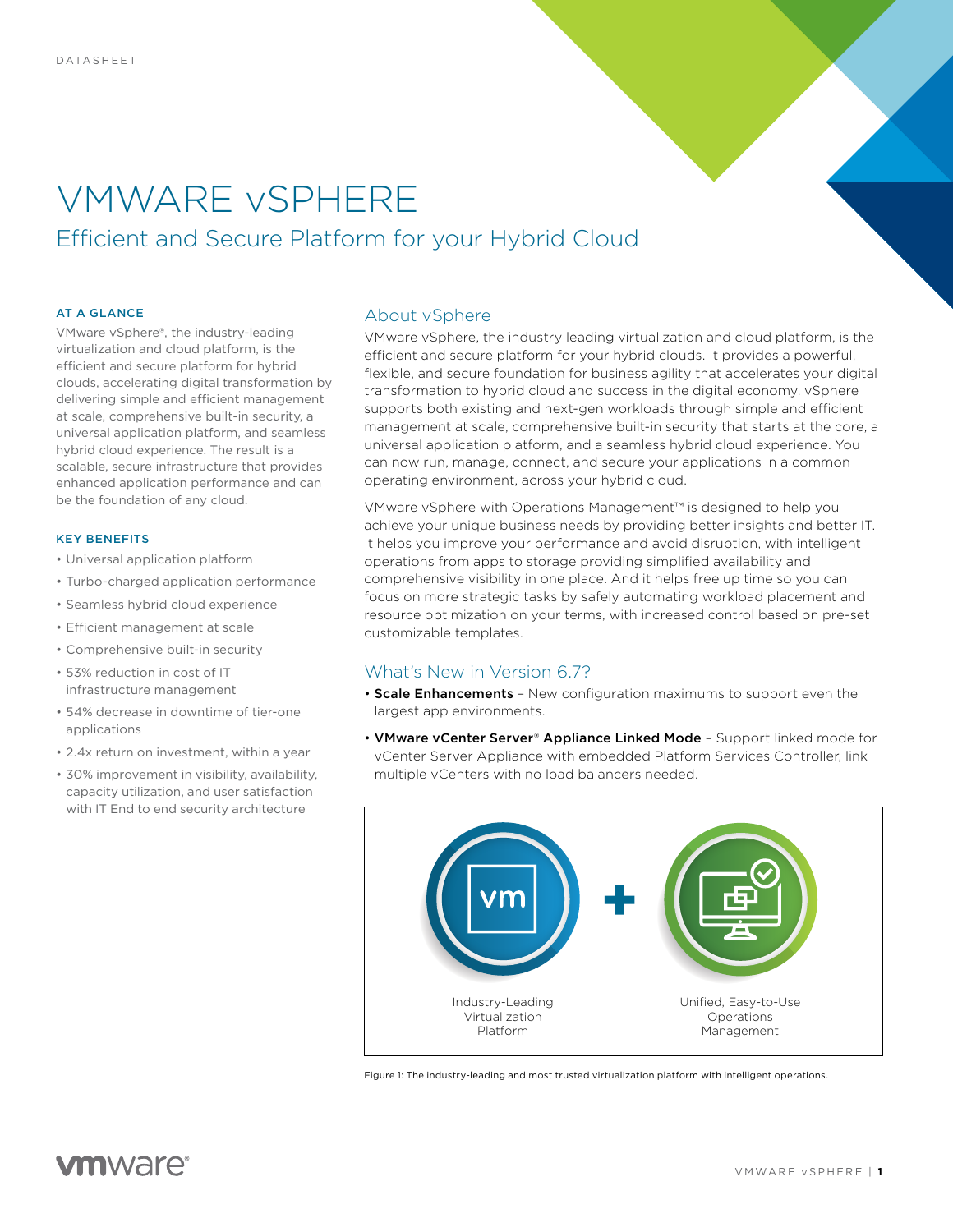- VMware vCenter Server® Appliance Back Up Scheduler Schedule vCenter Server Appliance backups. Full REST APIs for Backup and Restore
- Single Reboot Dramatically reduce upgrade times by skipping a host reset
- Quick Boot- Reduce patching and upgrade times by rebooting the ESXi hypervisor without rebooting the physical host, skipping time-consuming hardware initialization
- Support for 4K Native Storage Support high capacity drives to get enhanced performance at scale
- Improved HTML 5 based vSphere Client Added functionality and easy management of connected components such as VMware NSX®, vSAN™, vSphere Update Manager (VUM)and third-party components
- Security-at-Scale Policy-driven security that makes securing infrastructure operationally simple
- Support for Trusted Platform Module (TPM) 2.0 and virtual TPM Enhanced security to protect the hypervisor and guest operating system against unauthorized access
- Cross-vCenter Encrypted vMotion Encrypted vMotion capability across different VMware vCenter® instances and versions
- Support for Microsoft's Virtualization Based Security (VBS) Run Windows VMs performant and securely on vSphere
- NVIDIA GRID vGPU Enhancements Support for suspend and resume capabilities for vGPUs, to improve host lifecycle management and reduce end-user disruption
- vSphere Persistent Memory Support for persistent memory, exposing it as block storage or as memory, to enhance performance for new as well as existing apps
- Hybrid Linked Mode Unified visibility and manageability across an on-premises vSphere environment running on one version and a vSpherebased public cloud environment, such as VMware Cloud™ on AWS, running on a different version of vSphere
- Per-VM Enhanced vMotion Compatibility (EVC) EVC is now an attribute of the VM instead of the processor generation, enabling seamless migration of workloads between on premises and the cloud
- Cross-vCenter Mixed Version Provisioning Simplify provisioning across hybrid cloud environments that have different vCenter versions

# **vm**ware<sup>®</sup>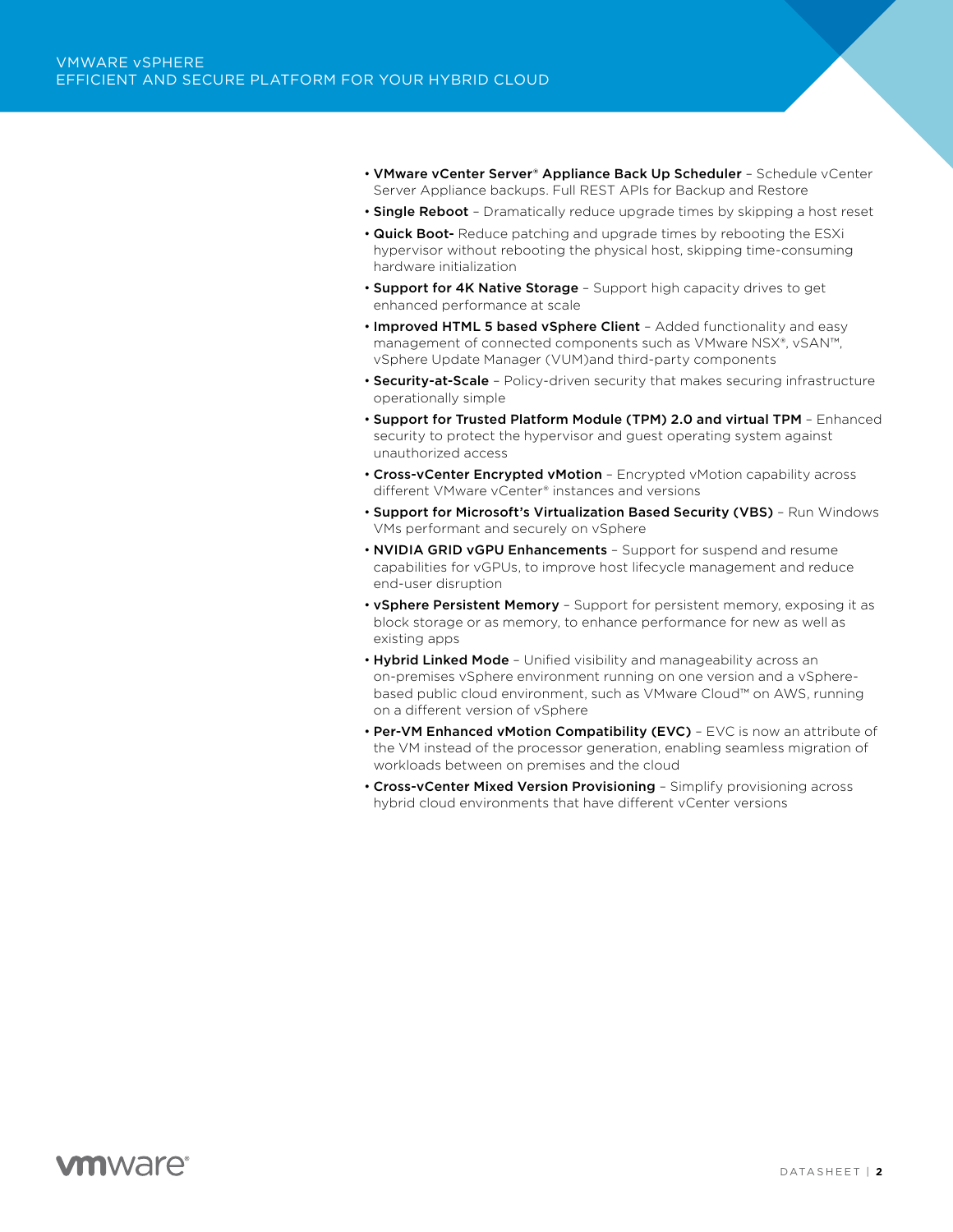| <b>Editions</b>                                  | vSphere Standard                                                                                                                                                                                                                                                                                                                     | vSphere Enterprise<br>Plus                                                                                                                                                                                                                                                                                                                                                                                                                                                                                 | vSphere with<br><b>Operations</b><br>Management<br><b>Enterprise Plus</b>                                                                                                                                                                                                                                                                                                                                                  |  |
|--------------------------------------------------|--------------------------------------------------------------------------------------------------------------------------------------------------------------------------------------------------------------------------------------------------------------------------------------------------------------------------------------|------------------------------------------------------------------------------------------------------------------------------------------------------------------------------------------------------------------------------------------------------------------------------------------------------------------------------------------------------------------------------------------------------------------------------------------------------------------------------------------------------------|----------------------------------------------------------------------------------------------------------------------------------------------------------------------------------------------------------------------------------------------------------------------------------------------------------------------------------------------------------------------------------------------------------------------------|--|
| Use Cases                                        | Consolidate data<br>center hardware and<br>enable business<br>continuity through<br>server virtualization.<br>VM-aware storage<br>and live migration<br>capabilities. Share<br>data center<br>resources across<br>the boundaries of<br>clusters. Get stronger<br>virtualization<br>security with<br>enhanced endpoint<br>protection. | Enhance application<br>performance and<br>availability to boost<br>your business<br>productivity with<br>vSphere. Take<br>control of resource<br>management. Load<br>balance workloads<br>and prioritize access<br>to resources to<br>ensure top<br>performance for<br>your most important<br>applications. Rapidly<br>provision and deploy<br>workloads in your<br>virtual environment<br>and move an entire<br>running virtual<br>machine from one<br>physical server to<br>another with no<br>downtime. | Add intelligent<br>operations<br>management and<br>automation to your<br>data center through<br>vSphere with<br>Operations<br>Management.<br>Monitor and<br>manage health and<br>performance, plan<br>and optimize<br>capacity, intelligently<br>place and rebalance<br>workloads for<br>application<br>performance, use<br>predictive analytics<br>to get smart alerts<br>and ensure security<br>hardening<br>compliance. |  |
| <b>Product Components</b>                        |                                                                                                                                                                                                                                                                                                                                      |                                                                                                                                                                                                                                                                                                                                                                                                                                                                                                            |                                                                                                                                                                                                                                                                                                                                                                                                                            |  |
| License Entitlement                              | Per 1 CPU                                                                                                                                                                                                                                                                                                                            | Per 1 CPU                                                                                                                                                                                                                                                                                                                                                                                                                                                                                                  | Per 1 CPU                                                                                                                                                                                                                                                                                                                                                                                                                  |  |
| vSphere Edition                                  | Standard                                                                                                                                                                                                                                                                                                                             | Enterprise Plus                                                                                                                                                                                                                                                                                                                                                                                                                                                                                            | <b>Enterprise Plus</b>                                                                                                                                                                                                                                                                                                                                                                                                     |  |
| vRealize™<br>Operations™ Edition                 |                                                                                                                                                                                                                                                                                                                                      |                                                                                                                                                                                                                                                                                                                                                                                                                                                                                                            | Standard                                                                                                                                                                                                                                                                                                                                                                                                                   |  |
| <b>Product Features</b>                          |                                                                                                                                                                                                                                                                                                                                      |                                                                                                                                                                                                                                                                                                                                                                                                                                                                                                            |                                                                                                                                                                                                                                                                                                                                                                                                                            |  |
| Server Virtualization                            | ٠                                                                                                                                                                                                                                                                                                                                    |                                                                                                                                                                                                                                                                                                                                                                                                                                                                                                            | ٠                                                                                                                                                                                                                                                                                                                                                                                                                          |  |
| VM-Aware Storage                                 |                                                                                                                                                                                                                                                                                                                                      |                                                                                                                                                                                                                                                                                                                                                                                                                                                                                                            |                                                                                                                                                                                                                                                                                                                                                                                                                            |  |
| API and Policy<br>Driven Storage<br>Capabilities |                                                                                                                                                                                                                                                                                                                                      |                                                                                                                                                                                                                                                                                                                                                                                                                                                                                                            |                                                                                                                                                                                                                                                                                                                                                                                                                            |  |
| Support for 4K<br>Native Storage                 |                                                                                                                                                                                                                                                                                                                                      |                                                                                                                                                                                                                                                                                                                                                                                                                                                                                                            |                                                                                                                                                                                                                                                                                                                                                                                                                            |  |
| Single Reboot                                    |                                                                                                                                                                                                                                                                                                                                      |                                                                                                                                                                                                                                                                                                                                                                                                                                                                                                            |                                                                                                                                                                                                                                                                                                                                                                                                                            |  |
| Quick Boot                                       |                                                                                                                                                                                                                                                                                                                                      |                                                                                                                                                                                                                                                                                                                                                                                                                                                                                                            |                                                                                                                                                                                                                                                                                                                                                                                                                            |  |
| Live Migration of<br>Workloads                   | Cross-vSwitch                                                                                                                                                                                                                                                                                                                        | Cross - vCenter/<br>Long Distance/<br>Cross Cloud                                                                                                                                                                                                                                                                                                                                                                                                                                                          | Cross - vCenter/<br>Long Distance/<br>Cross Cloud                                                                                                                                                                                                                                                                                                                                                                          |  |
| Protect VM and Data                              | $\bullet$                                                                                                                                                                                                                                                                                                                            |                                                                                                                                                                                                                                                                                                                                                                                                                                                                                                            |                                                                                                                                                                                                                                                                                                                                                                                                                            |  |
| Support for TPM 2.0                              | ٠                                                                                                                                                                                                                                                                                                                                    |                                                                                                                                                                                                                                                                                                                                                                                                                                                                                                            |                                                                                                                                                                                                                                                                                                                                                                                                                            |  |
| Virtual TPM                                      |                                                                                                                                                                                                                                                                                                                                      |                                                                                                                                                                                                                                                                                                                                                                                                                                                                                                            |                                                                                                                                                                                                                                                                                                                                                                                                                            |  |
| FIPS 140-2<br>Compliance                         |                                                                                                                                                                                                                                                                                                                                      |                                                                                                                                                                                                                                                                                                                                                                                                                                                                                                            |                                                                                                                                                                                                                                                                                                                                                                                                                            |  |
| Support for<br>MSFT VBS                          |                                                                                                                                                                                                                                                                                                                                      |                                                                                                                                                                                                                                                                                                                                                                                                                                                                                                            |                                                                                                                                                                                                                                                                                                                                                                                                                            |  |